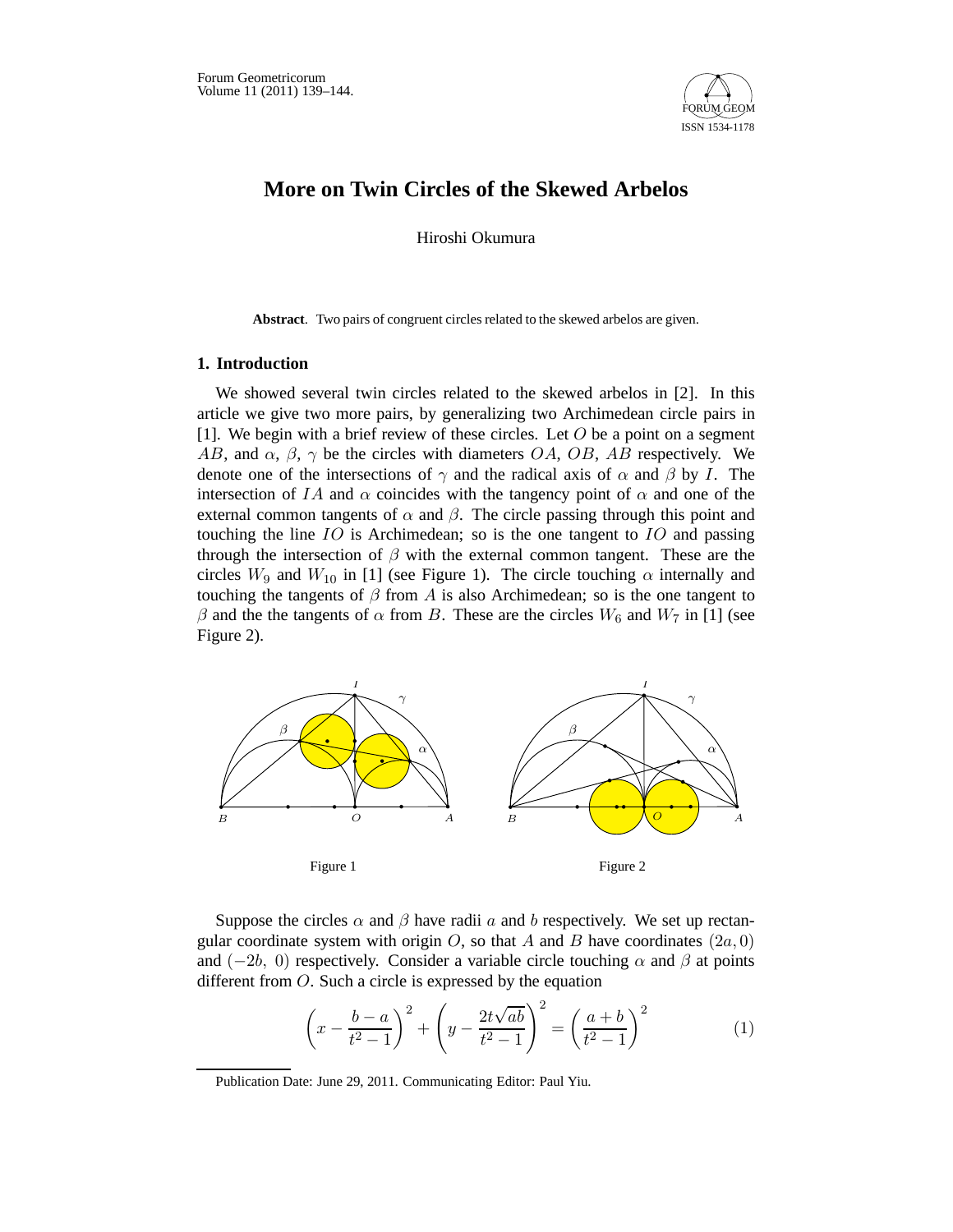for a real number  $t \neq \pm 1$  [2]. We denote this circle by  $\gamma_t$ . It is tangent to  $\alpha$  at

$$
A_t = \left(\frac{2ab}{at^2 + b}, \frac{2at\sqrt{ab}}{at^2 + b}\right),\,
$$

and to  $\beta$  at

$$
B_t = \left(-\frac{2ab}{a+bt^2}, \frac{2bt\sqrt{ab}}{a+bt^2}\right).
$$

The tangency (in both cases) is internal if  $|t| < 1$  and external if  $|t| > 1$ . The configuration  $(\alpha, \beta, \gamma_t)$  is called a skewed arbelos.

#### **2. Archimedean twin circles in the skewed arbelos**

The circle  $\gamma_t$  intersects the y-axis at the points

$$
I_t^+ = \left(0, \frac{2\sqrt{ab}}{t+1}\right) \quad \text{and} \quad I_t^- = \left(0, \frac{2\sqrt{ab}}{t-1}\right)
$$

respectively.

The lines  $I_t^+ A_t$  and  $I_t^- A_t$  have equations

$$
(at - b)x - (t+1)\sqrt{ab}y + 2ab = 0,
$$
  

$$
(at + b)x + (t-1)\sqrt{ab}y - 2ab = 0.
$$

These lines intersect the circle  $\alpha$  again at the points

$$
\left(\frac{2ab}{a+b}, \frac{2a\sqrt{ab}}{a+b}\right) \quad \text{and} \quad \left(\frac{2ab}{a+b}, -\frac{2a\sqrt{ab}}{a+b}\right)
$$

.

Now, it is well known that the common radius of the twin Archimedean circles tangent to  $\alpha$ ,  $\beta$ ,  $\gamma$  is  $r_A = \frac{ab}{a+b}$ .

These intersections are the fixed points

$$
\left(2r_A, 2r_A\sqrt{\frac{a}{b}}\right)
$$
 and  $\left(2r_A, -2r_A\sqrt{\frac{a}{b}}\right)$ .

Similarly, with  $B_t$ , the lines  $I_t^+ B_t$  and  $I_t^- B_t$  intersect the circle  $\beta$  at the points

$$
\left(-2r_A, 2r_A\sqrt{\frac{b}{a}}\right)
$$
 and  $\left(-2r_A, -2r_A\sqrt{\frac{b}{a}}\right)$ .

From these we obtain the following result.

**Theorem 1.** *For*  $t \neq \pm 1$ , *if*  $I_t$  *is one of the intersections of the circle*  $\gamma_t$  *and the line* IO*, then the circle touching* IO *and passing through the remaining intersection of the line*  $I_t A_t$  (respectively  $I_t B_t$ ) *and the circle*  $\alpha$  (respectively  $\beta$ ) *is an Archimedean circle of the arbelos* (formed by  $\alpha$ ,  $\beta$  and  $\gamma$ ; see Figure 3).

Two of these circles are  $W_9$  and  $W_{10}$ , independent of the value of t. If  $t = \pm 1$ ,  $A_t$  and the remaining intersection coincide.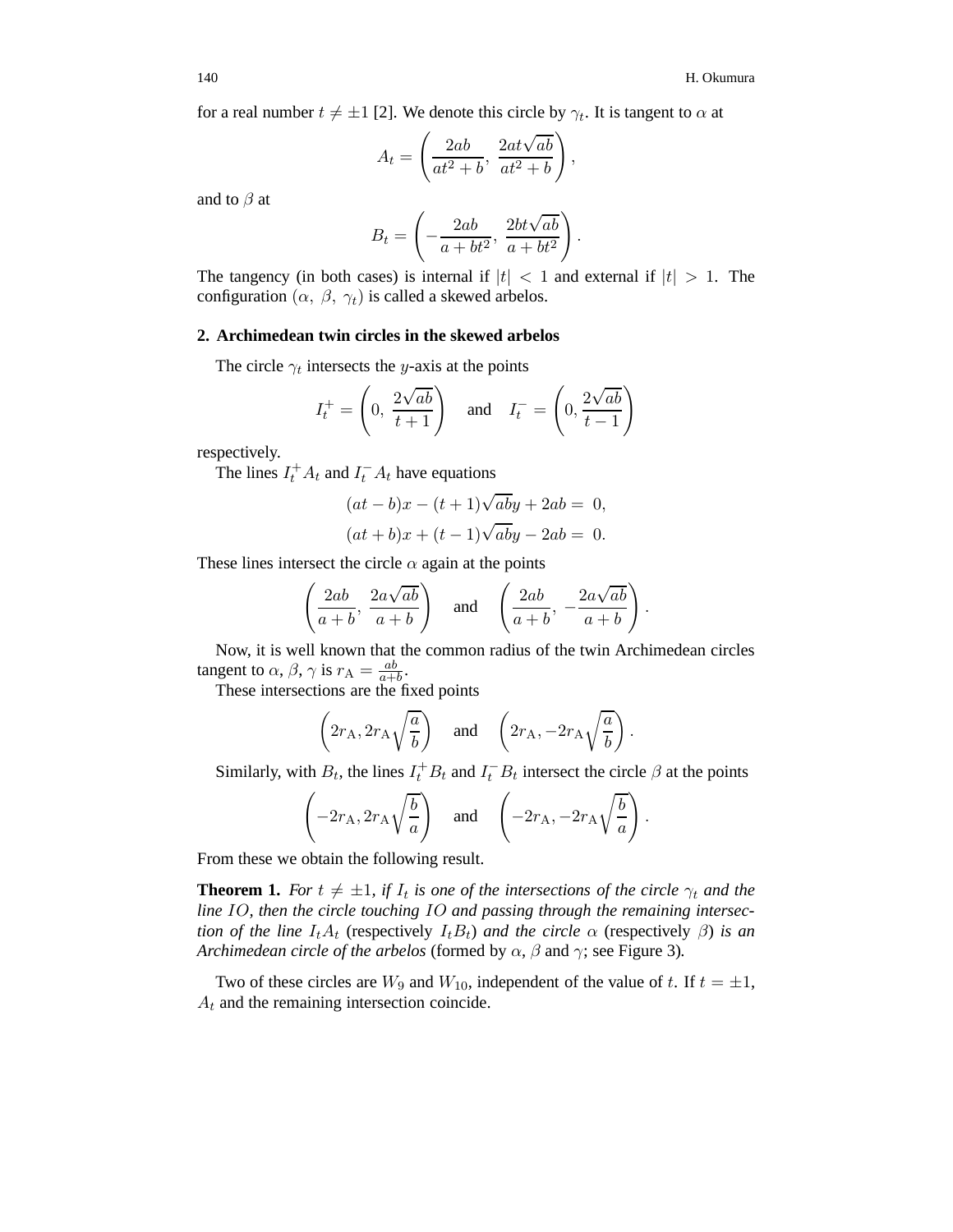



#### **3. Non-Archimedean twin circles**

In this section we generalize the Archimedean circles  $W_6$  and  $W_7$ .

We denote the lines  $x = 2r_A$  and  $x = -2r_A$  by  $\mathcal{L}_{\alpha}$  and  $\mathcal{L}_{\beta}$  respectively. Let  $\delta_t^{\alpha}$  be the circle touching the line  $\mathcal{L}_{\alpha}$  from the side opposite to  $A_t$  and the tangents of  $\beta$  from  $A_t$ . The circle  $\delta_t^{\beta}$  $t_i^{\beta}$  is defined similarly. The circle  $\delta_t^{\alpha}$  lies in the region  $x < 2r_A$  if  $|t| < 1$  (see Figure 4), and in the region  $x > 2r_A$  if  $|t| > 1$  (see Figure 5).

If  $t = \pm 1$ ,  $\gamma_t$  reduces to an external common tangent of  $\alpha$  and  $\beta$ , and has equation

$$
(a - b)x \mp 2\sqrt{ab}y + 2ab = 0,
$$

which are obtained from (1) by letting t approach to  $\pm 1$ . In these cases, we regard  $\delta_t^{\alpha}$  as the tangency point of  $\alpha$  with an external common tangent of  $\alpha$  and  $\beta$ .

**Lemma 2.** *The circles*  $\delta_t^{\alpha}$  *and*  $\delta_t^{\beta}$  $\int_t^\beta$  are congruent with common radii  $|1-t^2|r_A$ .

*Proof.* Let s be the radius of the circle  $\delta_t^{\alpha}$ . If  $\gamma_t$  touches  $\alpha$  and  $\beta$  internally, then we get

$$
\left(\frac{2ab}{at^2+b} - 2r_A\right) : s = \frac{2ab}{at^2+b} : b.
$$

Solving the equation we get  $s = (1 - t^2)r_A$ . Similarly we get  $s = (t^2 - 1)r_A$  in the case  $\gamma_t$  touching  $\alpha$  and  $\beta$  externally.

The point  $A_t$  divides the segment joining the centers of  $\delta_t^{\alpha}$  and  $\beta$  in the ratio  $|1-t^2|r_A : b$  externally (respectively internally) if  $\gamma_t$  touches  $\alpha$  and  $\beta$  internally (respectively externally). Therefore the center of  $\delta_t^{\alpha}$  is the point  $(r_A(1+t^2), 2tr_A\sqrt{\frac{a}{b}})$ .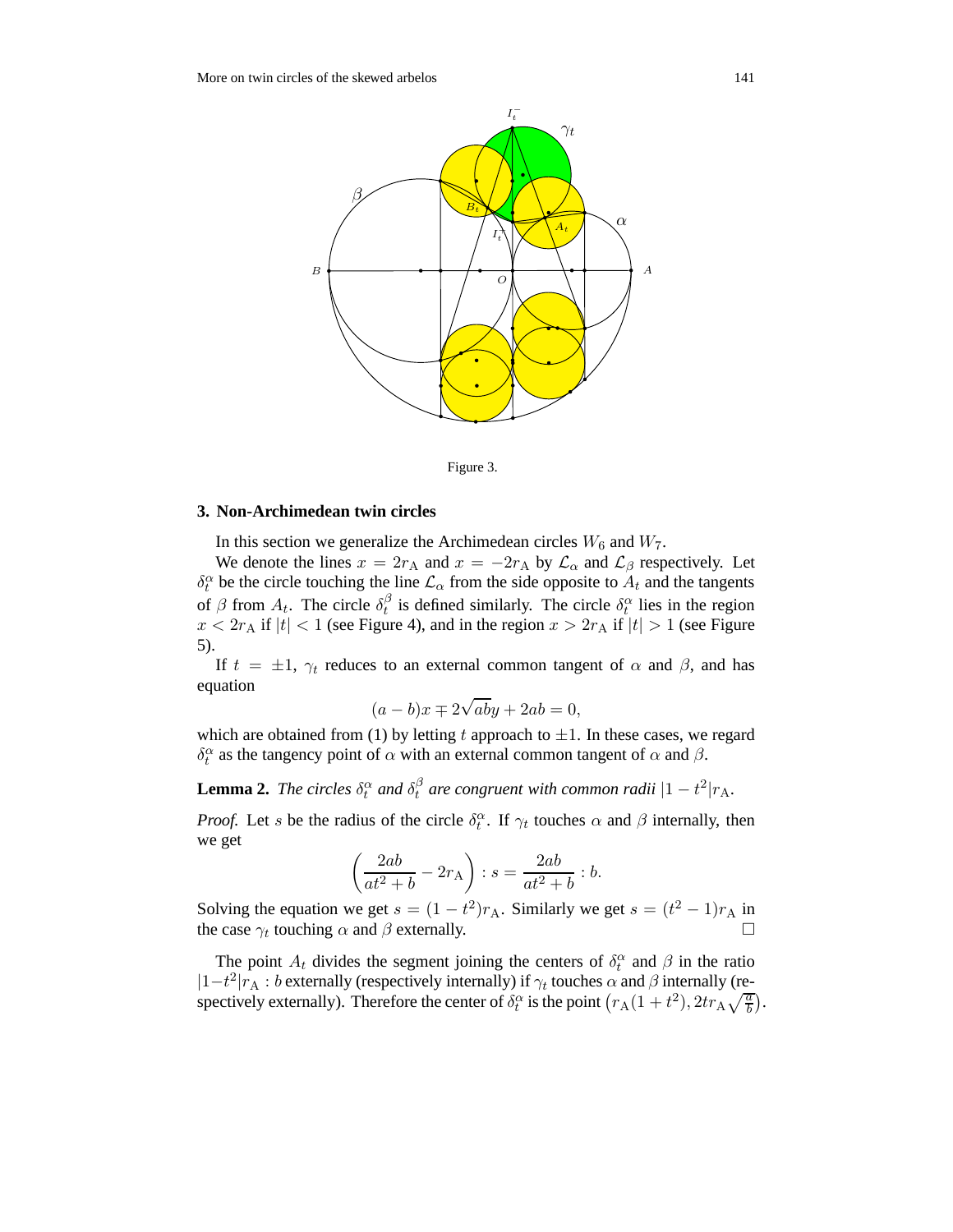

Figure 4.

The circles  $\alpha$  and  $\delta_t^{\alpha}$  are tangent to each other, since they have only one point in common, namely,

$$
T_{\alpha} = \left(\frac{2abt^2}{a + bt^2}, \frac{2at\sqrt{ab}}{a + bt^2}\right).
$$

This point  $T_{\alpha}$  lies on the line  $A_t B_t$  since

$$
T_{\alpha} = \frac{at^2 + b}{a + b} \cdot A_t + \frac{a(1 - t^2)}{a + b} \cdot B_t.
$$

Similarly, the circles  $\delta_t^{\beta}$  $t<sup>p</sup>$  is tangent to  $\beta$  at

$$
T_{\beta} = \left(-\frac{2abt^2}{at^2 + b}, \frac{2bt\sqrt{ab}}{at^2 + b}\right),\,
$$

which also lies on the line  $A_t B_t$ . The point  $T_\alpha$  lies on the line  $A_t B_t$ , since

$$
T_{\beta} = \frac{b(1 - t^2)}{a + b} \cdot A_t + \frac{a + bt^2}{a + b} \cdot B_t.
$$

We summarize the results (see Figures 4 and 5).

**Theorem 3.** *The circles*  $\delta_t^{\alpha}$  *and*  $\delta_t^{\beta}$  $t<sup>\beta</sup>$  are congruent with common radius  $|1-t^2|r_A$ . *The points of tangency*  $A_t$ ,  $B_t$ ,  $T_\alpha$ , and  $T_\beta$  are collinear.

The circles  $\delta_t^{\alpha}$  and  $\delta_t^{\beta}$  $t<sub>t</sub><sup>0</sup>$  are generalizations of the Archimedean circles  $W_6$  and  $W_7$ , which correspond to  $t = 0$ .

The circle  $\delta_t^{\alpha}$  touches the line  $\mathcal{L}_{\alpha}$  at the point

$$
V_{\alpha} = \left(2r_{\rm A}, 2tr_{\rm A}\sqrt{\frac{a}{b}}\right).
$$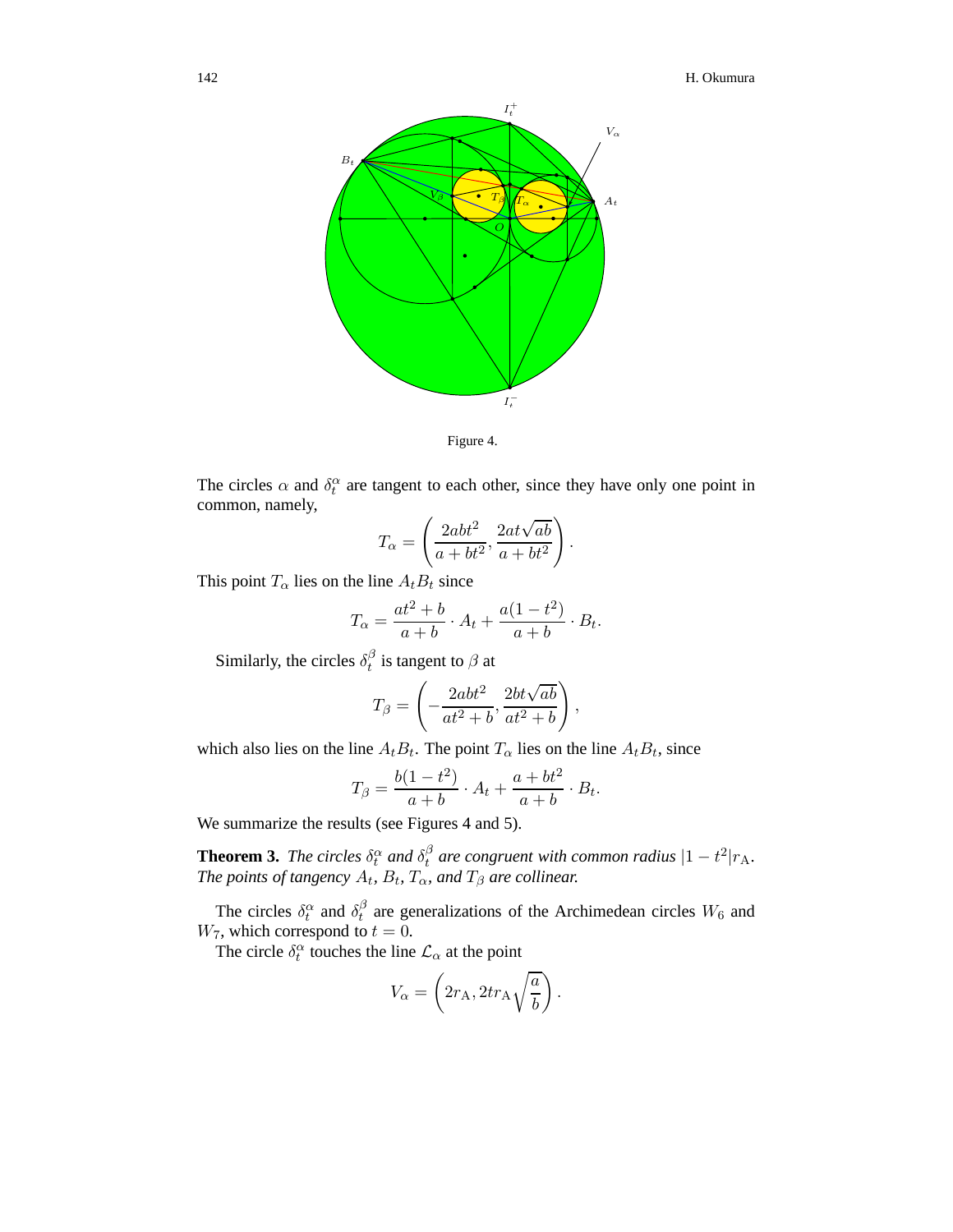

Figure 5.

From these coordinates it is clear that  $A_t$ ,  $V_\alpha$  and O are collinear (see Figures 4 and 5). Similarly, the circle  $\delta_t^{\beta}$  $t<sup>β</sup>$  touches the line  $\mathcal{L}_β$  at

$$
V_{\beta} = \left(-2r_{\rm A}, 2tr_{\rm A}\sqrt{\frac{b}{a}}\right)
$$

collinear with  $B_t$  and O. Now, the line  $T_\alpha V_\alpha$  is parallel to  $B_tO$ . Since the distances from  $V_\alpha$  and  $V_\beta$  to the line IO (the radical axis of  $\alpha$  and  $\beta$ ) are equal, the lines  $T_\alpha V_\alpha$ and  $T_{\beta}V_{\beta}$  intersect on the radical axis. This intersection and O,  $V_{\alpha}$ ,  $V_{\beta}$  form the vertices of a parallelogram.

#### **4. A special case**

For real numbers t and w, the circles  $\delta_t^{\alpha}$  and  $\delta_t^{\beta}$  $\delta_t^{\beta}$  and the circles  $\delta_w^{\alpha}$  and  $\delta_w^{\beta}$  are congruent if and only if  $|1 - t^2| = |1 - w^2|$ , *i.e.*,  $|t| = |w|$  or  $t^2 + w^2 = 2$ . From the equation of the circle  $\gamma_t$ , it is clear that this is the same condition for the congruence of the circles  $\gamma_t$  and  $\gamma_w$ . Therefore we get the following corollary.

**Corollary 4.** For real numbers t and w, the circles  $\delta_t^{\alpha}$  and  $\delta_t^{\beta}$  $t<sup>\beta</sup>$  and the circles  $\delta^{\alpha}_w$ and  $\delta_w^\beta$  are congruent if and only if  $\gamma_t$  and  $\gamma_w$  are congruent.

In the case  $t^2 + w^2 = 2$ , one of the circles  $\gamma_t$  and  $\gamma_w$  touches  $\alpha$  and  $\beta$  internally and the other externally. In particular, the circles  $\delta_t^{\alpha}$  and  $\delta_t^{\beta}$  $t<sub>t</sub><sup>p</sup>$  are Archimedean circles of the arbelos formed by  $\alpha$ ,  $\beta$  and  $\gamma$  if and only if  $\gamma_t$  is congruent to  $\gamma$ , *i.e.*,  $t = \pm \sqrt{2}$ (see Figure 6).